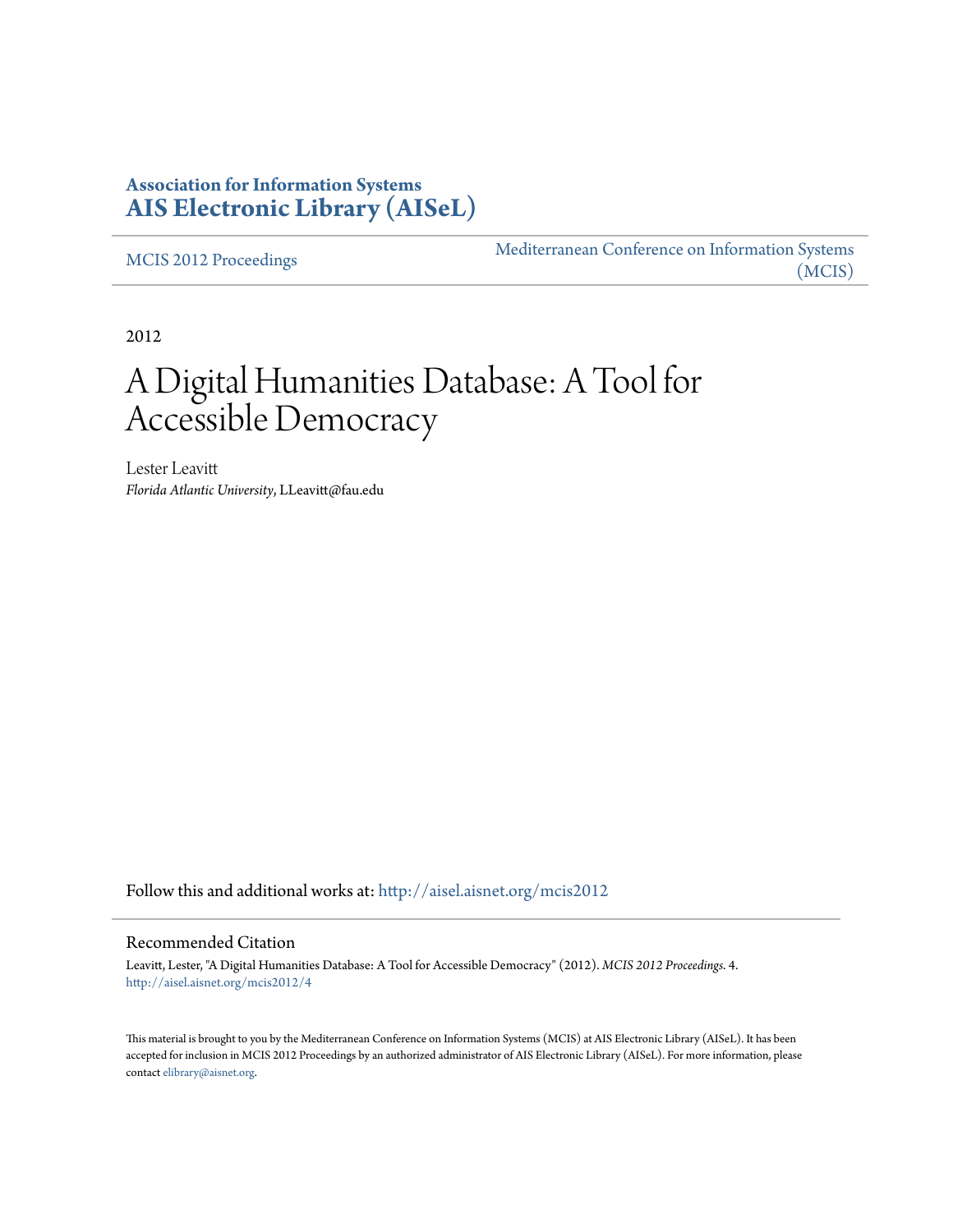# A DIGITAL HUMANITIES DATABASE: A TOOL FOR ACCESSIBLE DEMOCRACY

Leavitt, Lester, Florida Atlantic University, 777 Glades Road, Social Sciences Bldg. SO-116, Boca Raton, FL, 33431, USA. LLeavitt@fau.edu

#### Abstract

*The ideas in this paper merge the pre-computer era ethnographic use of information systems with emerging ideas in cloud-resident, very large database design. The need for this revolutionary information system has arisen in the author's field of governance and public administration due to the problems faced by both mature and emerging democracies.* 

*In today's climate, global and organizational elites are using powerful lobbyists to push an agenda of dangerous deregulation that exclusively favours their interests. Worse yet, as citations in this paper hope to demonstrate, there is cause to believe that their money, and their de facto ownership of mainstream media outlets, has been successful in skewing the outcomes of policymaking decisions and elections because of their ability to use propaganda that specifically targets uninformed and naïve citizens.* 

*In the current era of a shrinking middle-class and increasing inequalities, public unrest aimed at countering the trends of the past four decades is mounting, but several recent elections in Mediterranean nations, Europe, and the United States are pointing to the fact that even massive protest movements are going to be ineffective in altering election and policymaking outcomes, exposing the age-old truth that for minorities and already marginalized populations, voting alone is not an effective tool of democracy.*

*This paper outlines an emerging information system that is already in development. As an integral part of an ambitious virtual governing institution, the project is creating an open, self-supporting socio-technical system that promises to mitigate all of these concerns by being free of barriers for participation (even for marginalized and oppressed populations), structured without a hierarchy (so that it cannot be corrupted by power), and based on free association (so that no group becomes a captive of the system).*

*The literature review supports how each of the elements within the proposed system is grounded in the theory of contemporary academicians and respected authors.*

*Keywords: narrative, very large database, public administration, social media, crowd source, governing, socio-technical system.*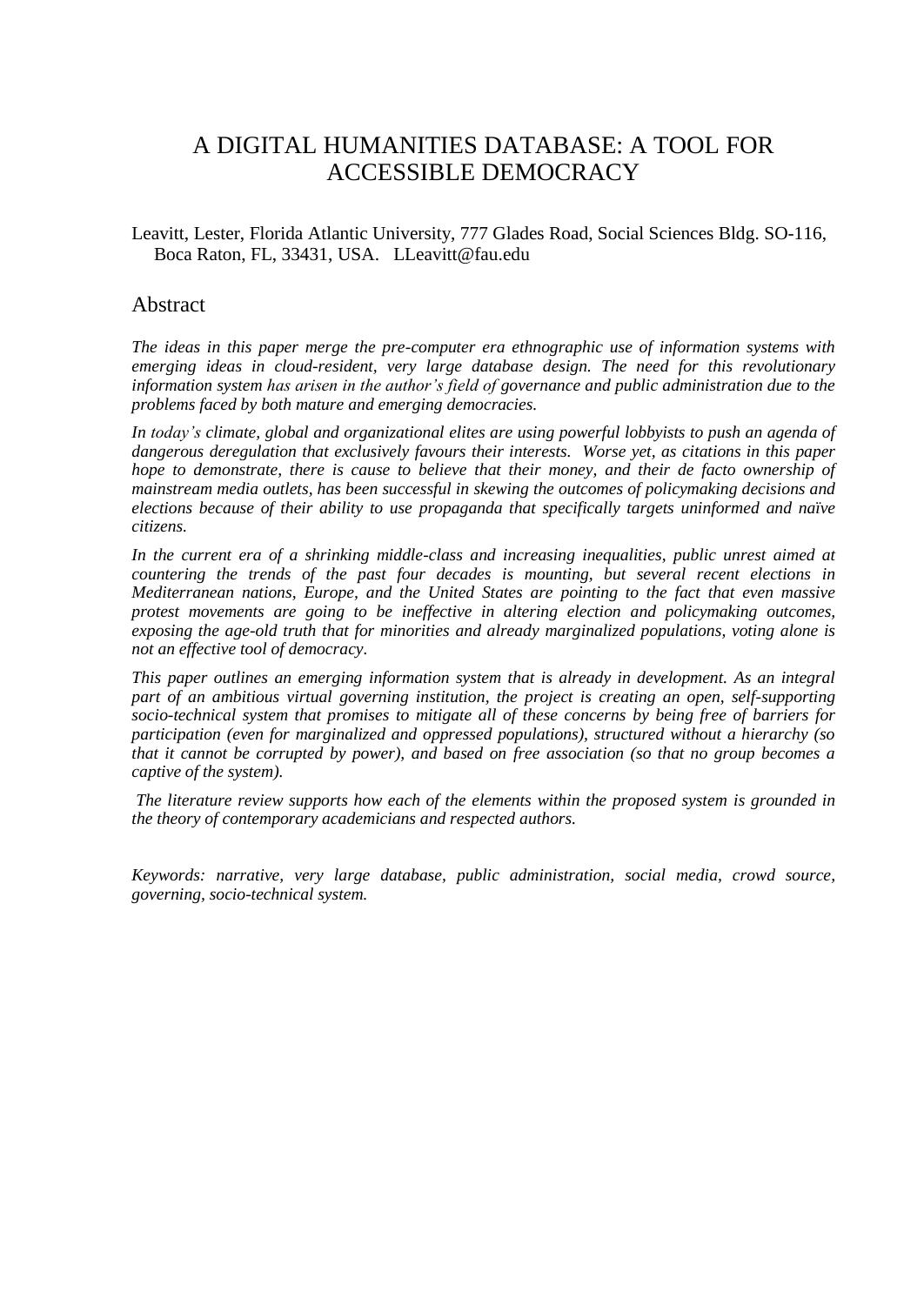# **1 INTERPRETIVE DATA**

#### **1.1 Institutional Memory**

Back in the period when computer memory was still being loaded with punch cards, Clifford Geertz, one of the most influential cultural anthropologists of the 20th century (Shweder and Good, 2005), wrote about the importance of having a "consultable record of what man has said" (Geertz, 1973, 30). In 2000, Dvora Yanow took this thinking to another level when she suggested that by, "Observing what people do and how they do it, listening to how they talk about the issue, reading what they read, and talking with them about their lives…", a person becomes more in tune with the true issues of concern. She continues by stating that, "Out of this growing familiarity, the researcher-analyst will be able to identify the overlappings and commonalities…" (Yanow, 2000, 37). These academics were talking about the value of having access to qualitative information as "institutional memory" (Thayer, 1973, 171). At the intersection of Geertz, Thayer, and Yanow is the idea of having a readily available, relevant, research-supported narrative that informs the pressing social issues of our time. This kind of information is critical to any number of disciplines, but as it relates to governance, information of this nature should be at the very foundation of every policymaking decision. Unfortunately, in the  $21<sup>st</sup>$ century, the circumstances of citizens are seemingly less-and-less important to those that govern them. To assist in reversing a trend toward unresponsive government, a revolutionary public institution is being created as a *vehicle* for true representative democracy. This paper outlines the *engine* that is currently being assembled to become the information system that will propel such a vehicle.

Vital to understanding this proposal is a clear understanding of what an *ideograph* is, and how it relates to this emerging database concept (Miller, 2004). While an ideograph will be explained more completely within its own section of this paper, at the moment we can use a different metaphor to demonstrate the premise. Inasmuch as barriers are often constructed of bricks, ideographs are to narratives what the individual bricks are to the barriers. As the *fuel*, the database will essentially be an enormous repository for ideographs, and as the *engine*, the information system will be a query language that is engineered to retrieve multiple ideographs that can be easily framed and contextualized into policy-supporting narratives.

#### **1.2 Ancillary Benefits**

Speaking bluntly, oppressed and marginalized populations are victims of abuse. This information system, once in place, could benefit any number of causes, but the primary goal will always be to engineer it so that it can be accessed by the most vulnerable and marginalized. Cast in this light, the amazing thing is that its mere existence, even if it is nothing more than a repository from which very little data is ever retrieved, might still be enough to judge the project a resounding success.

Research supports the fact that by simply having a validating outlet through which one can recount one's abuse, a person begins the healing process and ends the cycle of submitting to further abuse. Studies show that survivors of abuse who do not talk about it impair their recovery (Lepore, Ragan, & Jones, 2000; Hemenover, 2003; Ruggiero et al., 2004). One psychologist writes, "Those who have survived [traumatic events] learn that their sense of self, of worth, of humanity, depends upon a feeling of connection to others. The solidarity of a group provides the strongest protection against […] despair" (Judith Herman). Countless web pages have already become invaluable as virtual support groups to meet the demand, but it is completely fragmented. Similar to the records of numerous global protest movements, the data does not lend itself for use within an "information system."

Even though the topic of abuse will not be revisited again in this paper, it should be noted that from a mental health standpoint, the natural outcome of "telling one's story" is that it alters the discourse inside a person's own head. Furthermore, when a victim of societal abuse finds a fellow survivor with a similar story, they start a conversation. In a nurturing and supportive environment, these conversations (often undertaken online through pseudonyms if the victims are living under oppressive religious or political conditions) will build momentum over time. Slowly, new narratives for living one's life emerge, even in the absence of visible change to outside observers. While the remainder of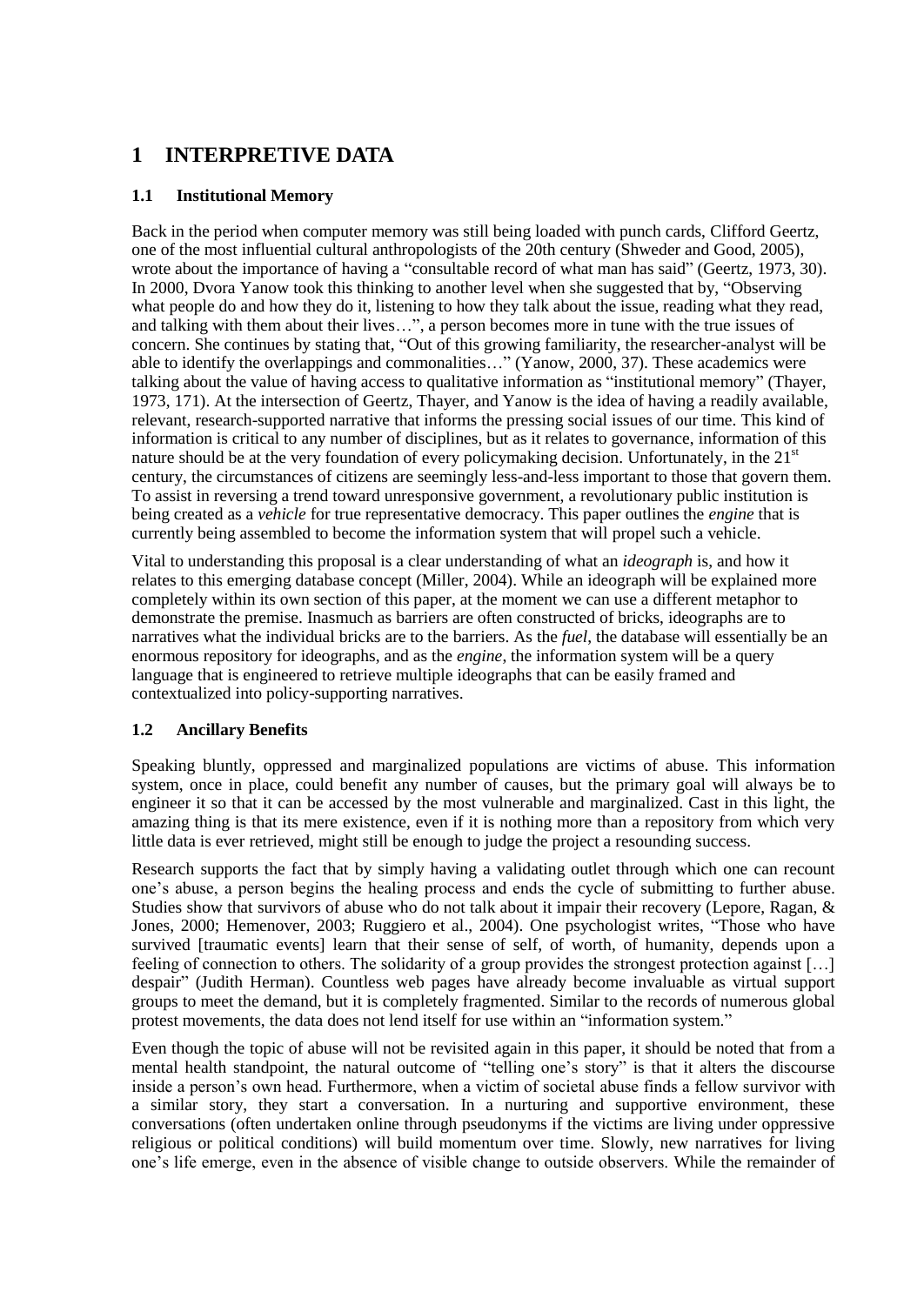this paper will be about taking an institutionalized, proactive role in resisting some of the most powerful forces on the planet, the change that occurs in the hearts and minds of individuals should never be overlooked. Indeed, the momentum of the Arab Spring movement was nothing more than the visible manifestation of latent thoughts that became visible as the collective will of oppressed citizens.

## **2 BROKEN DEMOCRATIC SYSTEMS**

#### **2.1 The Organizational Elite and Governance**

The famed sociologist Robert Michels wrote in 1911 about the *iron law of oligarchy*. In that piece "...he developed the view that modern organizations typically end up under the control of narrow groups, even when this runs against the desires of the leaders as well as the led. [...] Despite the best intentions, these organizations seemed to develop tendencies that gave their leaders a near monopoly of power (Morgan, 2006, 296)." Existing theories about organizational elites do an excellent job of explaining why the problems with government and public administration are what they are today (Farazmand, 1999, 325; Chen, 2009, 451). In the wake of the current austerity crisis in Europe, Farazamand today expresses his concern that the tight alliance between the super-powers of Germany, France, Britain, and the United States is creating the largest Global Empire that the world has seen since the Fall of the Persian Empire 2300 years ago. Farazmand sees the disproportionate burden of austerity that is being imposed upon smaller, less powerful nations as creating points of bifurcation that will necessarily lead to the breakup of the European Union; a move that, in his view, would ultimately be beneficial to the smaller nations inasmuch as it will free them to begin a process of reclaiming their ability to determine their own futures (Farazmand, 2012; Farazmand, 2012). Regardless of one's views about the future of the European Union, what is vital is that the people become as informed as possible, and that their personal investment in the decision not be minimized, or worse yet, suppressed. Unfortunately, what the theories about the global elite typically lack is a clear, practical method whereby oppressed populations can effectively resist them, thereby restoring equal and fair access to the democratic process for marginalized populations (El-Mahdi, 2009, 1011).

#### **2.2 Discourse Structuration and Hegemony**

For the information system proposed in this paper, the process of engineering the algorithms that will assist in the construction of narratives is anchored to the theory of *discourse structuration*. The term was used by Hajer in 2005 in *Discourse Theory in European Politics: Identity, Policy and Governance*. Miller, in 2012, quotes Hajer as well, writing, "discourse-coalition is not so much connected to a particular person, but is related to practices in the context in which actors employ story lines and (re)produce and transform a particular discourse" (Hajer, 2005, 303; Miller, 2012, in press).

For the global elite, discourse structuration has never been a problem. Hegemony, as described by Antonio Gramsci, accurately illustrates how power is retained by the ruling class when they *structure* the governing narrative to always benefit *them* (Bates, 1974, 351). As bad as that is, the truly insidious nature of hegemony comes from the fact that on the counter-hegemonic side, marginalized and oppressed classes are proactively being kept "at war" with each other through carefully "structured" narratives that not only tell a population who they should hate (a process called *framing*), but also instructs the governed to consent to their *own* oppression. This is done by carefully structuring prescribed benefits that supposedly will enure to them as long as they do not oppose the elites (a process called *contextualizing*). It is important to note that these are tactics that are also available to the marginalized, but only if they can find consensus on which topics should be "framed" and "contextualized" for public consumption.

A modern example of when a majority of citizens "consented" to their own oppression is the idea of supply-side economics, an ideology that was pitched to world citizens in the 1980s and 1990s by the likes of Ronald Reagan, Margaret Thatcher, and a host of other global leaders. Dubbed "trickle-down economics," what this discourse told citizens is that if they would *allow* the super-rich to become obscenely-rich, then *everybody* would be better off. With the benefit of hindsight, statistics on wealth accumulation show that the top 5 percent of the US population retained 81.7 percent of all new wealth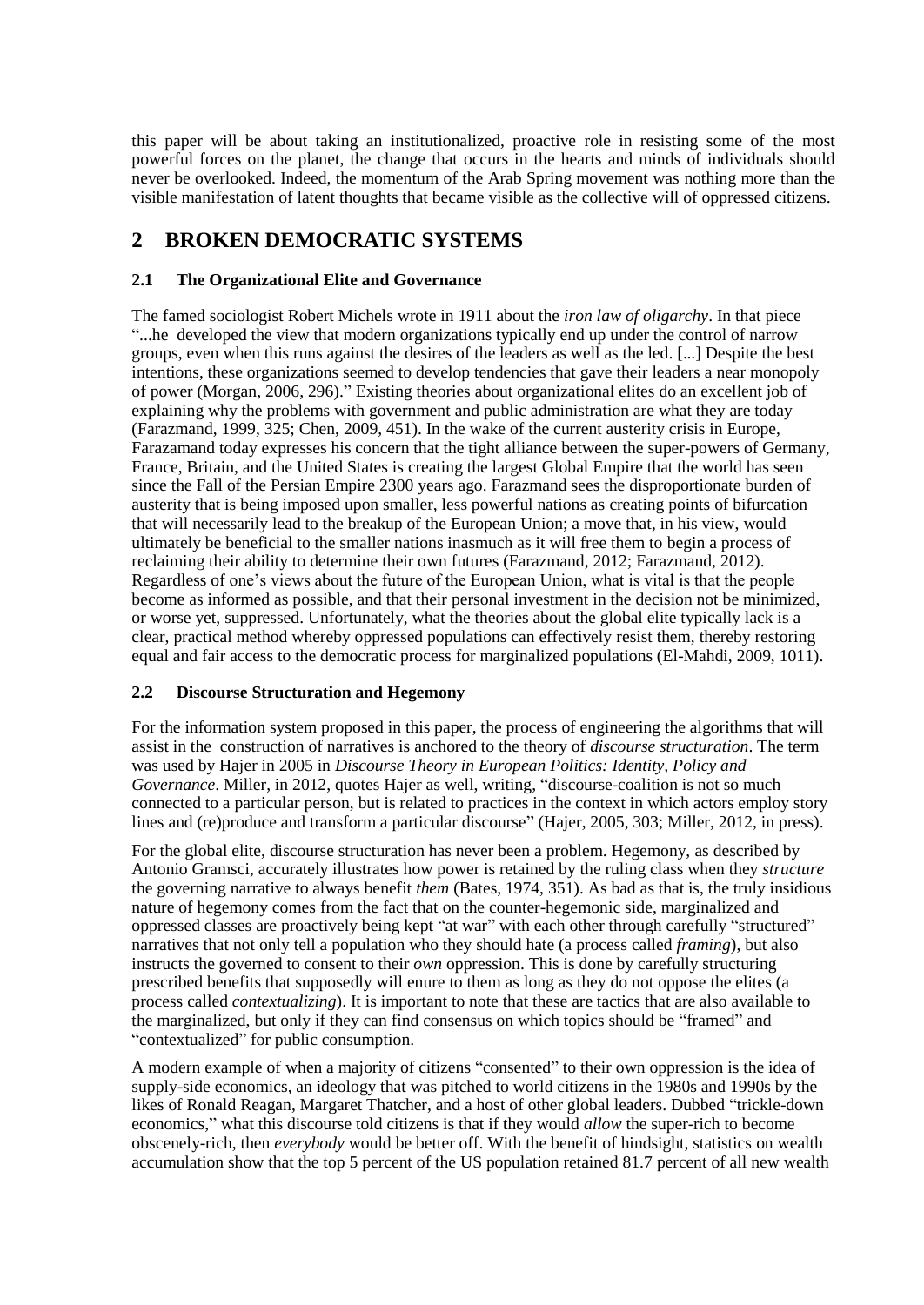in the period from 1983 to 2009. Meanwhile, the bottom 60 percent lost a 7.5 percent share of the total wealth gain in the same peroid (Mishel, 2011; Allegretto, 2010). After the 2008 crisis it only got worse, with the top 1 percent raking in 93 percent of all new wealth in 2009 and 2010, with the bottom 99 percent experiencing growth of 0.2 percent (Saes, 2012, 7). As witness to the power of discourse structuration, in the face of these statistics almost every proposed tax increase on the wealthy is still being opposed by ruling political parties, all while austerity is being imposed upon the general citizenry in an almost dictatorial fashion (Farazmand, 2012). With a consensus-building information system, powerful and majority-supported new narratives to resist these tactics will be possible.

#### **2.3 Fragmentation and the "Othering" Tactic**

As noted above, the units of information that will be stored in this proposed system are called ideographs. The focus now turns toward specific ways in which those ideographs will be utilized, and why it is expected that these ideas will be effective in improving the democratic process for minorities.

For the most part, it is more useful for the elite to win elections rather than wage wars, so as a small group they must carefully craft a narrative that will attract a majority "favored" class to align with them at the polling booth. In most cases they do this by sharing a carefully measured amount of power with this segment of the population in order to sweeten the deal (Farazmand, 1999, 325-326). Because of this, much of the current discourse that is being structured by hegemonic forces is geared toward deflecting the blame for the economic hardship of that "favored" segment of the middle-class onto disfavored "others" who, in truth, have very little or nothing to do with the current crisis. In the United States this is reflected through the much-ballyhooed phrase, "Take our country back;" a phrase in which the unspoken context pines for a period when the white, Christian, heterosexual male faced little or no opposition from visible minorities, atheists, non-Christians, feminists, and gays. The use of this kind of "othering" tactic in Europe and elsewhere now brings us to a situation where nations are "struggling greatly with inclusiveness and discrimination" and the United States has become "one of the most unequal democracies in the world" (Stille, 2011).

From the perspective of narrative theory there are mitigating factors that can counter this kind of harmful activity. Arguably, the single failing on the part of protest narratives seems to be rooted in the fact that marginalized populations are not monolithic (Wilkes, 2006, 510), and the forces of hegemony have known for centuries that if you can keep your enemies fighting each other, then you don't even have to fight your own battles. It is the opinion of the author that if a socio-technical system, acting in the role of a barrier-free public institution, can integrate its information system with crowd-sourced social media content from virtually every global protest movement, then that system, with a bit of guidance from trained custodians, could potentially *frame* and *contextualize* protest narratives so that they provide compelling support for policy proposals that are viable as actual governing narratives. A "governing narrative," in this case, is defined by whether the new policy proposals of the protestors become *viable* (majority-supported) alternatives to the ideas being pushed by the global elite.

#### **2.4 Engineering the Consensus-building Narrative Threads**

The mechanism whereby the goals of the emergin virtual governing institution are accomplished calls for records to be structured in such a way that fields containing recognized consensus-building ideals emerge organically during most querying procedures. To accomplish this, identified consensusbuilding fields will be narrowly defined, allowing for additional fine-tuning of the algorithms that drive the query language. Conversely, traditionally divisive issues, when input into this system, will be left more broadly defined. Using the issue of gay marriage and abortion as examples, such topics will not exist as record-level fields, but will rather exist only in the third tier of a four-tiered drill-down mechanism. At the record level, instead of gay marriage there will be topics that are recognized as steps toward eliminating religious-based bigotry in every way that it is manifest. Starting from the "Living Diverse" gateway, a user will drill down *through* LGBT Issues (lesbian-gay-bisexualtransgender), and *through* gay marriage, before encountering the final sorting parameters. At this final database-record level, all but one choice will highlight consensus-building ideals. For example, the separation of church and state, the financial burdens that gay marriage bans impose upon same-sex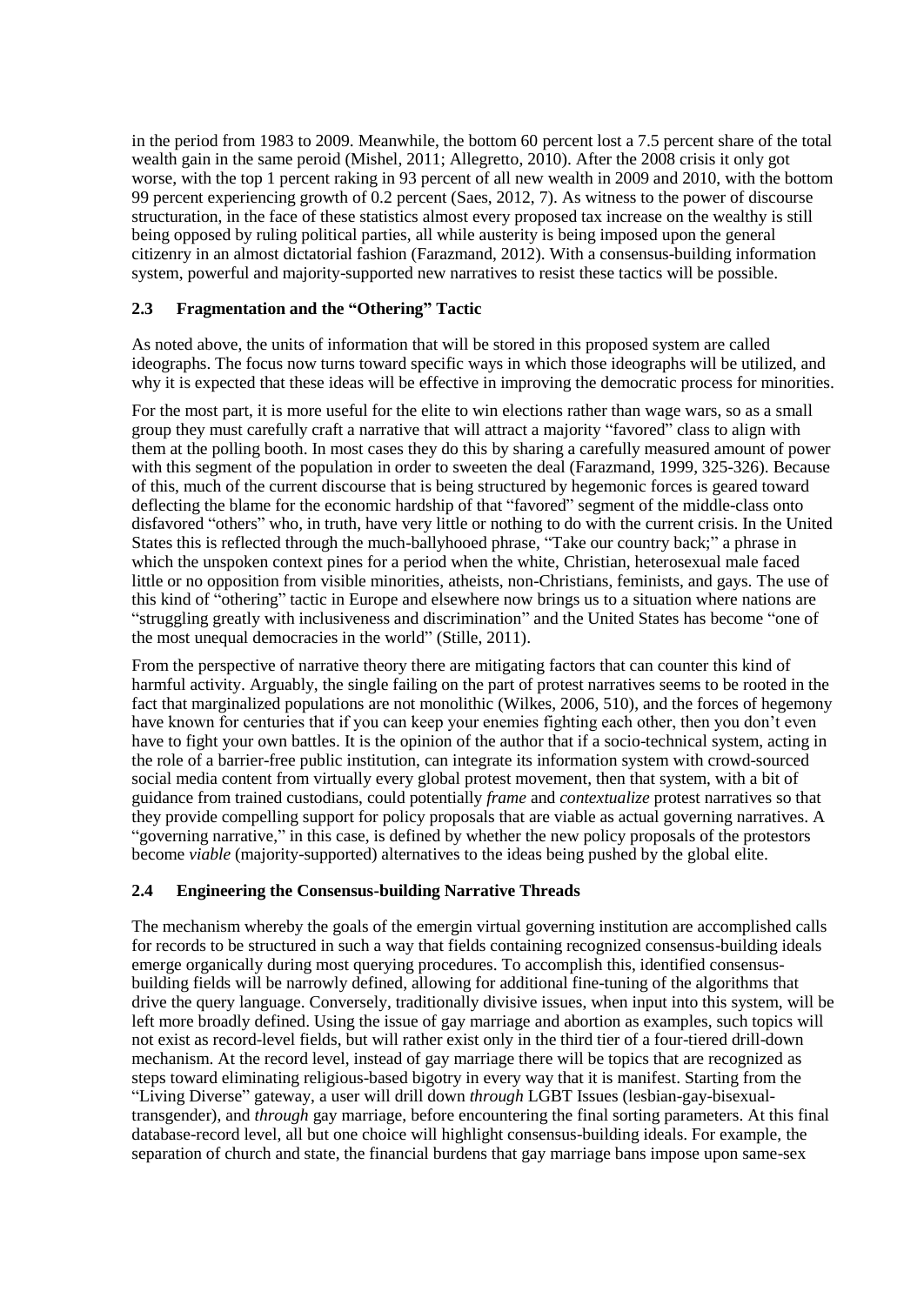couples, and the advantages to society that full marriage equality will bring, to name just a few possibilities. Opposing views against gay marriage will have a place, but they will not be so narrowly defined, thus not "structuring" the same kind of organic consumable narrative. A similar approach will be made for all such divisive issues, thus giving consensus-building narratives a distinct advantage over narratives that would perpetuate fragmentation of the counter-hegemonic discourse.

It is important to point out that the crowd-sourcing mechanism, through which records are generated, will be very similar. Pre-defined pull-down fields will obligate contributors to think through the process of what best describes their work from both the media genre perspective (also with four drilldown tiers), and the policy perspective (as illustrated in the above example). This will, in many cases, force contributors themselves to face the truth that is easily overlooked; the truth of inherited "privilege." Hegemony rewards complicity, which by design means that if the "favored class" fail to challenge traditional hegemonic views, they will, by default, reap a benefit. Returning to the example of marriage equality as an example, a contributor who desires to add a record that supports a continued ban against gay marriage would have to read (and consciously bypass) the four or five consensusbuilding selections before finding the one selection (deliberately at the bottom of the list) that would sort their record as one that supports *continued fragmentation* of the counter-hegemonic discourse.

## **3 A NEW SOCIO-TECHNICAL SYSTEM**

#### **3.1 Hierarchical Structures as the Problem**

In recognizing how organizational elites and multinational corporations use the mechanism of hierarchical control to concentrate their power, and thereby manimpulate the leaders of emerging democracies as their puppets, organizational theory expert Gareth Morgan writes, "…we may be able to remove key problems [within our institutions] by changing the 'rules of the game' that produce them" (2006, 332-333). Like Frederick Thayer before him, Morgan was referring to a complete restructuring of the hierarchical organization, and by extension, bureaucracy. Figure 1 below shows how a typical hierarchical structure might look for a functional unit within the institution proposed by this paper. Figure 2 shows how it is actually structured so that it is free of hierarchy and favours consensus-building. Morgan and Thayer are not alone in advocating for a complete overhaul in how our public institutions are constituted. In the preface to his current edition of *Public Organization*, Denhardt writes, "As a theory of organization, [the history of past efforts of the field has] limited itself



Figure 1 - Hierarchical

Figure 2 - Non-hierarchical

Figure 3 - Virtual Institution

to instrumental concerns expressed through hierarchical structures, failing to acknowledge or to promote the search for alternative organizational designs." Adopting a tone almost as serious as Thayer, he underscores how serious he is, by adding, "If democracy is to survive in our society, it must not be overridden by the false promises of hierarchy and authoritarian rule. *Democratic outcomes require democratic processes"* (Denhardt, 2011, x-xi; emphasis in original).

Even though they were written almost 40 years ago, Thayer's views in particular have shaped the engineering of this proposed information system because he was one of the earliest, and arguably the most vocal, in strongly advocating for an alternative to hierarchy, suggesting instead that society and its institutions be guided by an "almost infinite number of small groups" (1973, 171). As a starting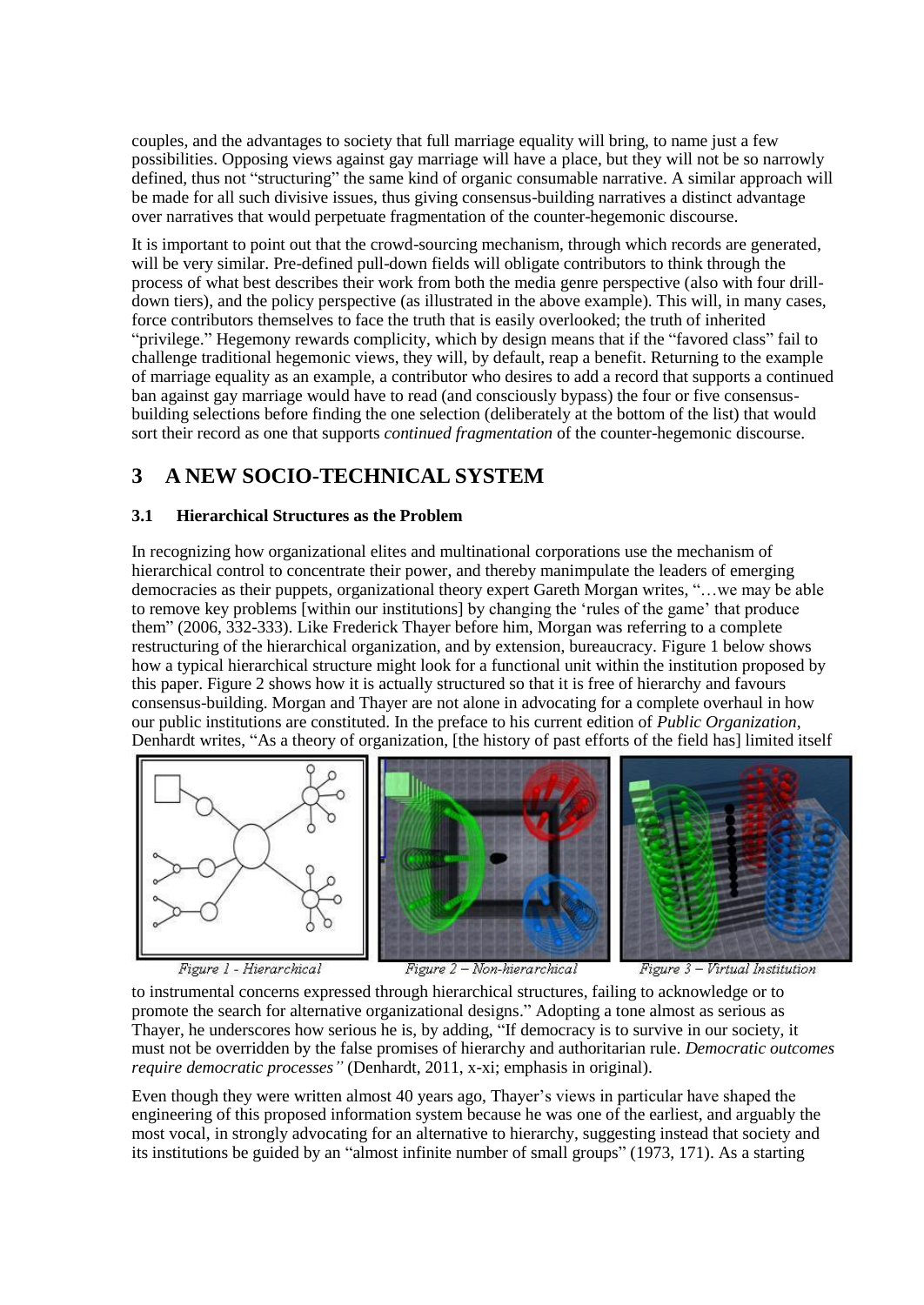point, in his search for the ideal group size, Thayer traces the history of human civilization and finds that most tasks seem naturally suited for a small group process, and that the natural affinity is to gravitate into these small groups when work becomes especially challenging and the risk of an incorrect decision increases (1973, 8). He concludes on this topic by affirming that, "While common sense would seem to dictate that there can be no 'magic' number, five appears so often in so many environmental situations to carry persuasion with it" (Thayer, 1973, 8). The citation at the back of his book lists over a dozen studies that support Thayer's number (199).

As shown below in Figure 2, the proposed socio-technical system that would administer this information system calls for a policy group overseeing six all-encompassing campaigns (bottom right circle), a media group overseeing six all-encompassing genres of artistic creativity (top right circle), an operations group of five (the oval on the left), and a steering group of six that links the outer three groups (the black square). Together, the entire proposed unit will contain 18 individuals. The institution expands its reach (and becomes a cloud-based virtual governing institution) by simply inviting additional units of 18 individuals to affiliate with them, as illustrated by the "stacking" mechanism in Figure 3 below. It is the opinion of the author that such a *vehicle* (or something similar to what is being proposed herein) will soon emerge from somebody's garage, and it will be demanding *fuel* from somewhere. The problem with waiting too much longer is that it could very well be that *profit*, not *knowledge*, will be the primary driving force behind it. Nevertheless, this paper is *not* specifically about the design of the organization.

#### **3.2 Collective Thinking and an End to Hierarchy**

As a final word on how the entire organization will rely upon this "institutional memory," we will trace the decision-making process that guides its crowd-sourced content. Viewed as a matrix of 180 individuals, Image 3 cannot be construed in any way to show a hierarchy. Instead, all decisions are the product of a collective effort. Each virtual (vertical) team will be working as a consensus-building unit, just as the city-based (horizontal) teams do, and the product of their work will be that the supporting information that is guiding the process in ten cities will now be remarkably similar in each of the respective communities. The central black ball (the *central-figure* position described in paragraph 5.2 below) will not only be a member of the steering group (the black square of Figure 2) at the city level, but the ten of them (as the vertical column seen at the centre of Figure 3) will also have met in the virtual realm. In this way, the information that will inform the group decisions will have been diffused throughout the matrix, and in the process will have been influenced by the collective will of the entire organization, both city-based and virtual. The model in Figure 3 illustrates ten groups, but in practice there would be no rigidity in the design. Each group, organization or institution will be able to choose any number of affiliations based on geography, ideology, or purpose.

## **4 THE RECORDS IN THE DATABASE**

#### **4.1 Contributors**

Each of the 180 individuals represented in Figure 1 will not only be a crowd-source contributor to the proposed database, but each of them will also be a conduit and custodian, naturally helping to frame and contextualize the consensus-building (discourse-altering) nature of the content that is brought to from the grassroots of a population. If expanded to encompass the 951 cities that were engaged in the 2011 protests (imagine a stack with 951 layers instead of 10), this organization would have boasted to have 17,118 individuals in its organization, from 82 countries. As representatives for their community, they would provide outreach for the database to literally hundreds of thousands of fellow activists, providing for an almost infinite sprawl of crowd-sourced material as digital content begins to accumulate from activists and community workers within each of their communities. This content will be everything from art, to photojournalism, blogs, novels, non-fiction books, podcasts, YouTube videos, and any number of hyperlinks to other content already on the Internet. It could also be something as simple as a cell phone image that was uploaded with a text message caption. It is important to note that the content is being generated already, and whether or not this database exists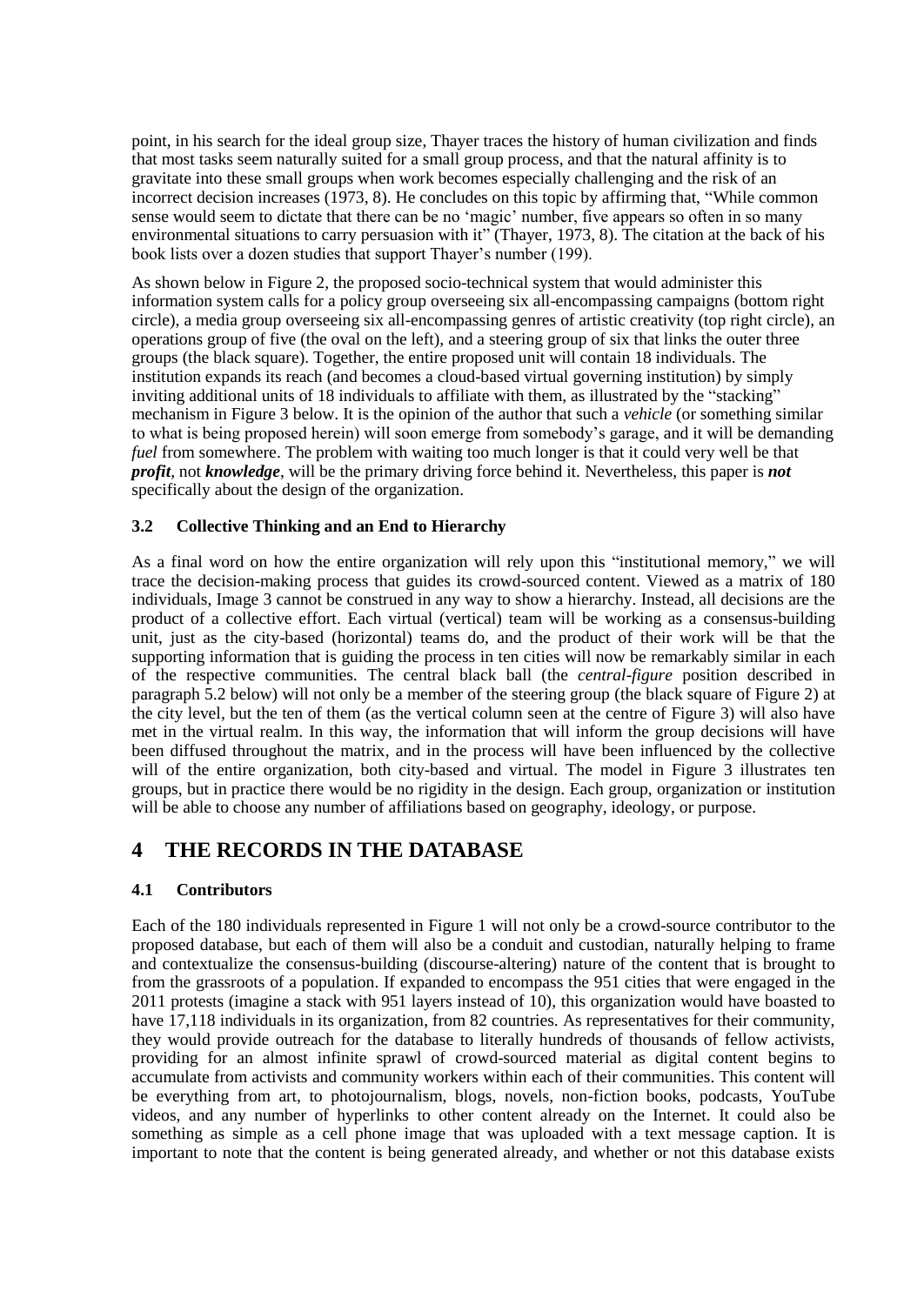will neither accelerate nor diminish the rate at which this data is posted to the Internet. The only thing that this database will do is allow it to be accessed through the query language of an information system, thus weaving it together into usable narrative.

#### **4.2 Crowd-sourcing of Ideographs**

In Africa, approximately 60 per cent of the population does not have access to a bank facility, but over 50 per cent of adults now have cell phones. In response to this, rather than build more branches, the banking industry has decided to move to mobile banking instead (Ghosh, 2011). In August 2011 cell phones and SMS technology allowed Kenyans to raise more than \$200,000 from fellow Kenyans in the first 12 hours of a famine relief campaign. More significant than the \$200,000 is the fact that, in the appeal to have citizens send a text as a way of donating money, the public were encouraged to donate what they could, even as little as ten cents (BBC, 2011). Technology, even in third-world nations, is now a reality. Access to technology is now truly global, and cell phones can be purchased in India, Turkey, and eight African nations for under \$15 (Fox, 2011). In similar ways, throughout the developing world, emerging technology is reshaping every aspect of the lives of populations that otherwise remain highly marginalized and vulnerable.

Beyond cell phones, in October 2011 India launched a \$35 tablet computer (powered by Android) to reduce the digital divide between rich and poor in that country. The first 100,000 units were distributed to college students for free (Fox, 2011). In January 2012 the One Laptop Per Child charity introduced their \$100 solar-powered XO 3.0 tablet at the Consumer Electronics Show in Las Vegas. Shipments of 75,000 units to Uruguay and Nicaragua were to be made in March 2012 (Fox, 2012).

These advances in technology for the developing world are important because the future of equal rights for minorities and other marginalized classes of people may very well depend upon vulnerable populations having access to the Internet, whether through a cell phone, tablet, or laptop computer. The central concept of this digital humanities database project is that true democracy in the  $21<sup>st</sup>$ century will hinge upon who has access to digital media, both as a consumer, and a contributor. This precept was underscored when *Time* magazine honoured "The Protestor" as The Person of the Year for 2011 (Andersen, 2011), and one event, in January of that year, figures prominently in how the events of the year unfurled. Accurate or not, the *ideograph* of the self-immolation of Mohamed Bouazizi is of something far more significant than a penny-less fruit vendor from a remote town in Tunisia. That image now signifies a young man who had attempted to do everything that he was told he should do in order to be a contributing member of society. It signifies someone who was systematically being denied the simple dignity of work by a system that had been designed to allow for the oppression of the vulnerable and already marginalized (Thorne, 2011). Bouazizi's death thus became a central part of a powerful narrative and propelled the protest movement so rapidly in Tunisia that a dictator who had ruled for 23 years was forced to step down within ten days.

Central to the design of this proposed information system is the undeniable fact that there would have been no Mohamed Bouazizi ideograph were it not for the technology that captured an event that lasted for mere seconds, and within just a few hours, allowed it to spread across the planet. Now, as an *enduring* ideograph, it continues to resonate in the minds of millions (Miller, 2004, 469). The digital humanities database that is envisioned by this project will primarily be a central repository for these kinds of ideographs; an information system with a query language that is engineered to retrieve such ideographs in roughly-framed and contextualized threads from which narratives naturally flow.

# **5 IMPACT AND EVALUATION**

#### **5.1 The Paradox of Vulnerability and Trust**

Within this emerging information system, at the nexus of organizational behaviour and policymaking, resides a paradox of vulnerability and trust. A mechanism to compensate for this is critically important because the trust of the common person has been violated, most notably by the events that led up to the 2008 financial crisis. Even beyond that, it has not seemed to matter whether a person lived in a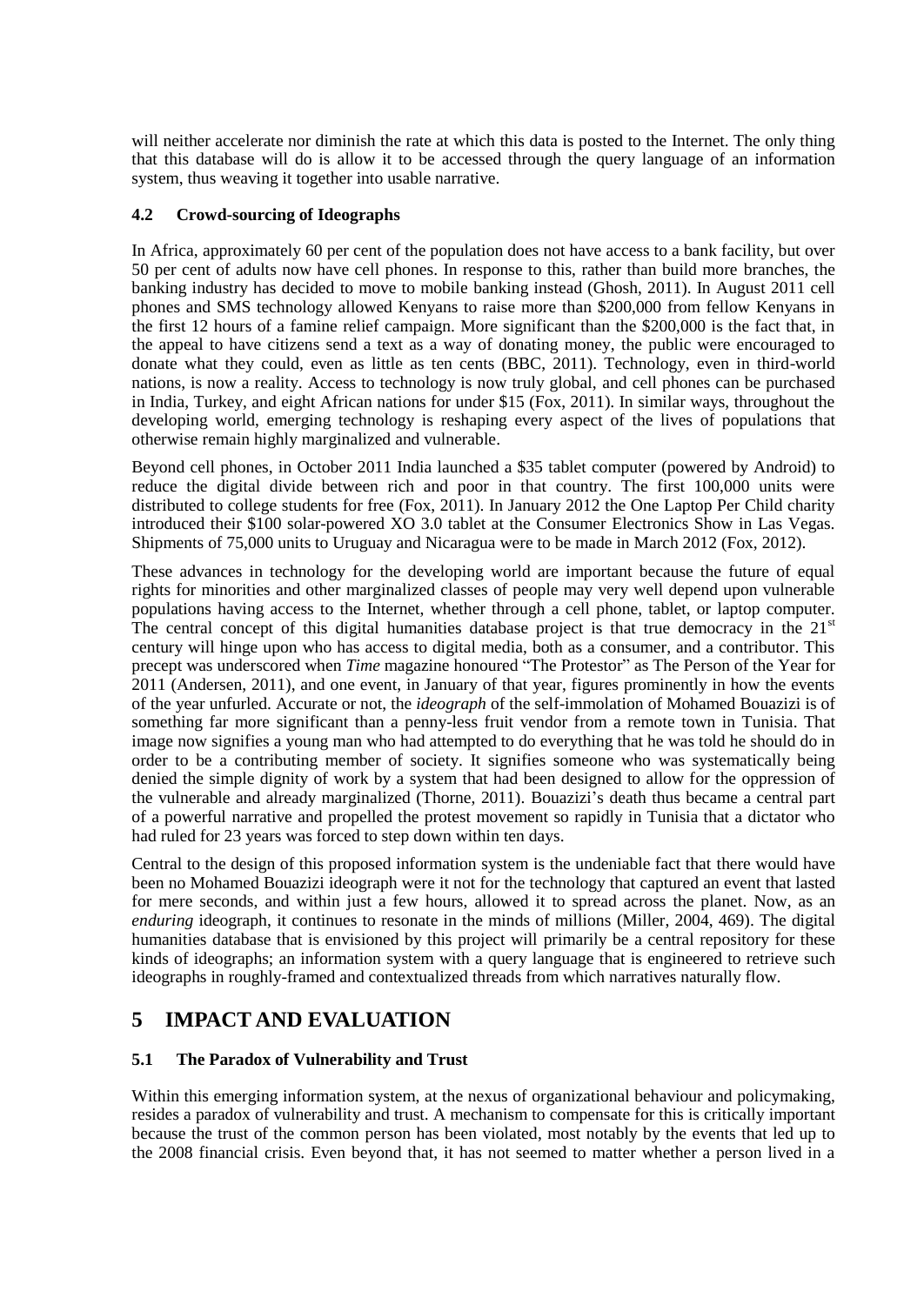democratic nation or one ruled by a dictator, because, in both cases, vulnerable people routinely have their trust in leadership violated. Mohamed Bouazizi should have been able to trust the police in his town to enforce the law equally. He was *vulnerable* to a corrupt system that was *untrustworthy*.

In this climate, where vulnerabilities are *routinely* exploited, trust is not given easily to any person who could take that power and use it against the people that it was intended to protect. In reviewing the book, *Globalization from Below*, Peter Evans wrote, "Preoccupation with movement democracy is complemented by a profound distrust of established governance organizations" (2007, 62). It is noteworthy that he wrote that more than a year *before* the global financial crisis.

#### **5.2 The Twin Hypotheses**

The premise that such an information system would achieve wide-spread use revolves around twin hypotheses, each in turn mitigating the problems of vulnerability and trust. The *central-figure hypothesis* suggests that in motivating people to *contribute to* the database, as well as to glean narrative content from it, there will need to be a central figure; a person so driven by a passion for social justice that she or he will be willing to persist with dogged determination in the daunting task of bringing together a team of 17 *existing* (preferably prominent) community leaders for a unified purpose of improving policymaking decisions on behalf of a population. It will take this degree of determination because most will listen to the initial sales pitch for "yet another nonprofit advocacy group" under a cloud of pervasive skepticism (i.e. *mistrust*). The one idea that should resonate with all of them is the idea that hegemony is the problem, and that it will take a movement, not just a person, to do battle with it. When describing such movements, speaking specifically about segregation in America and women getting the right to vote, Al Sharpton captured the spirit well by simply stating, "A lot of things were acceptable – until we stopped accepting it" (Sharpton, 2011).

As a final point on hegemony, for centuries now the thinking has been that hegemonic narratives needed to be deconstructed and proven wrong, but this is not what will be advocated by the custodians who guide the use of the proposed information system through its embedded (virtual) continuing education component. Hegemonic narratives are sustained by deeply entrenched bulwarks, resistant to direct attacks. For this reason, the mission for this project will clearly state that users should strive to *displace* old and harmful narratives instead of proving them false (Miller, 2012, in press).

The second hypothesis, or *collective-thought hypothesis*, supports two ideas. First and foremost is the need to protect the fledgling group from the *central-figure* who will emerge as their spokesperson, thus mitigating the past experiences of vulnerability and trust. The second will be to devise an organic data structure that will assist in framing and contextualizing the growing repository of ideographs, enabling users to effectively displace socially constructed narratives that are rooted in hegemony but not supported by factual history. When Peter Evans (in 2007) predicted that globalization would divide the elite class and open a window of opportunity for global solidarity, he was largely correct (2007, 64). Currently, the window is cracked, but the counter-hegemonic voices have yet to coalesce. Here again, they have the "information" that they need, but they have no "system."

#### **5.3 Grant Funding vs. Self-funding**

Grant funding is currently only being pursued to fund the development of the software and the initial year of operations. This is because the web portal is being structured in such a way that it will be selffunded by traffic to the site and its proposed online store. After that, it is hoped that no further outside funding will be needed. Items that can be offered for sale will be a natural extension of having an audience at the site, and such items are expected to be things like limited edition art prints, books, CD's, DVD's, postcards, bumper stickers, mugs, t-shirts and apparel, bookmarks, and the like. Revenue streams will also be realized from web ads of supportive affiliates, symposia, exhibitions, tours, and public speaking engagements of members of the collective. As noted earlier, there will be no profit motive, but in similar ways to how farmer's cooperatives worked a century ago, members of the collective who have converted their talent into revenue streams through their contributions to the database will be compensated first by a royalty, and then, once expenses are covered, the artists and other contributors will likely participate in a proportionate share of any surplus.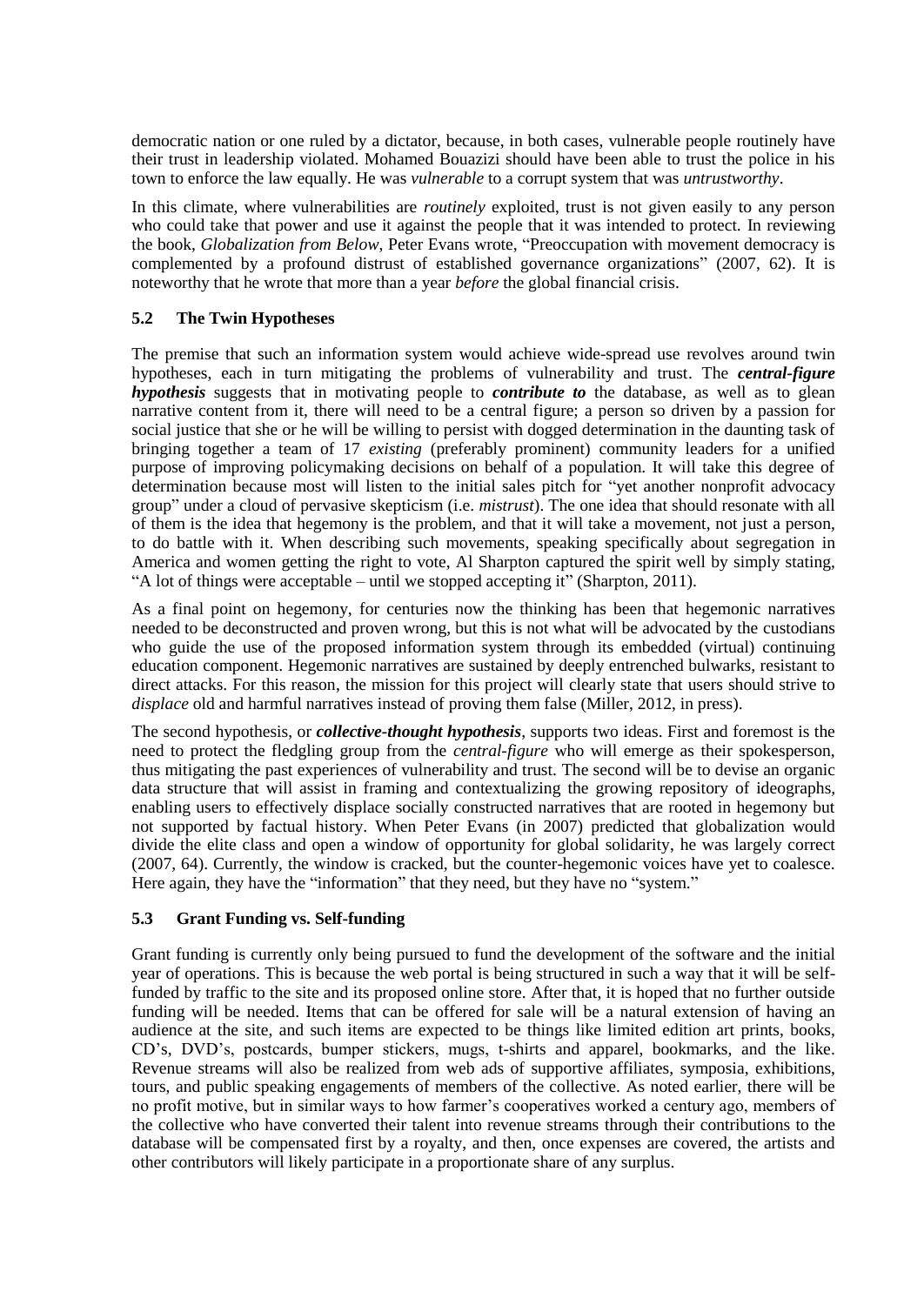## **6 PROGRAMMING PLATFORM AND LANGUAGE**

The information system proposed by this paper is currently being engineered in  $C#$  on a .NET Platform. At the time of writing, the on-going debate is about whether a SQL relational database system will become too "resource expensive" in the event of massive growth. A sample alternative solution (one out of several) is the recent "success-tolerant" Performance-Insightful Query Language (PIQL; pronounced 'pickle') that was recently developed by the AMP Lab at UC Berkeley (Armbrust, and et. al., 2012, 181).

# **7 CONCLUSION**

As noted, virtually all of the artistic creativity needed to create new, more compelling ideographs already exists within a community, and the leaders that can inspire this creativity are already in place with organizations that support them. As supported by the literature review of this paper, a primary reason why policymaking efforts are failing to produce the desired changes for vulnerable populations is that there is a lack of consensus. As of yet, nobody speaking for marginalized populations has presented a clear, cohesive narrative that the counter-hegemonic forces will rally behind. In spite of enormous efforts by umbrella organizations with a global reach, attempts to inspire the nonprofit and activist communities to be better at collaborating are having little effect. The view from inside is very similar to watching bumper cars in an arena as they collide into each other before heading off in every possible direction. Again, it comes down to trust, because much of the competition in the third sector is over who gets to stand at the microphone; an inherent flaw that is rooted in the hierarchical design of both large and small nonprofits.

Alternatively, when the *collective thought* of a community comes together through small consensusbuilding groups that are gathering alongside of a *central figure,* the breach between *vulnerability* and *trust* can be reconciled. The voice that actually "speaks" might be that of the *central figure*, but the words used by that voice will be the words of *"a people,"* gleaned from the real-life experiences of a population that took the time to deposit their *"voice"* within archives over which they held a measure of control.

In the same way that the printing press ushered in the Age of Enlightenment and broke the stranglehold of the absolute monarchs, the Internet today offers an opportunity for a Second Age of Enlightenment. The challenge will be to not repeat the mistakes of the peasant revolutions. It will not be enough to merely topple a government so that new oppressors can replace them. And instead of pikes, the weapon that will allow the people to win this new global revolution will be narrative. When a majority begin to look past the traditional, inherently divisive narratives of their past and choose instead the narratives that embrace diversity, we will truly be able to make claim that we, as humanity, have become "enlightened."

## References

Allegretto, S. (2009). The State of Working America's Wealth, 2011: Through Volatility and Turmoil the Gap Widens*. Economic Policy Institute Briefing Paper #292*. EPI:Washington, D.C.

Armbrust, M., Curtis, K., Kraska, T., Fox, A., Franklin, M.J., Patterson, D.A. (2011). PIQL: Success-Tolerant Query Processing in the Cloud. *Proceedings of the VLDB Endowment, 5*(3). Pp. 181-192.

Andersen, K. (2011). The Protestor. *Time*. Web. Dec. 14, 2011. 10 Jan 2012.

Bates, T. R. (1975). Gramsci and the theory of hegemony. *Journal of the History of Ideas, 36*(2), pp. 351-366.

BBC Mobile. (2012). Kenyans donate \$200,000 by text for drought victims. *Textually.org*. Web. July 28, 2011. Jan. 10, 2012.

Chen, X. (2009). The power of "troublemaking". *Comparative Politics, 41*(4), 451-471.

Denhardt, R. B. (2011). *Theories of Public Organization, 6th ed*. Boston: Wadsworth

El-Mahdi, R. (2009). Enough! Egypt's quest for democracy. *Comparative Political Studies, 42*(8), 1011-1039.